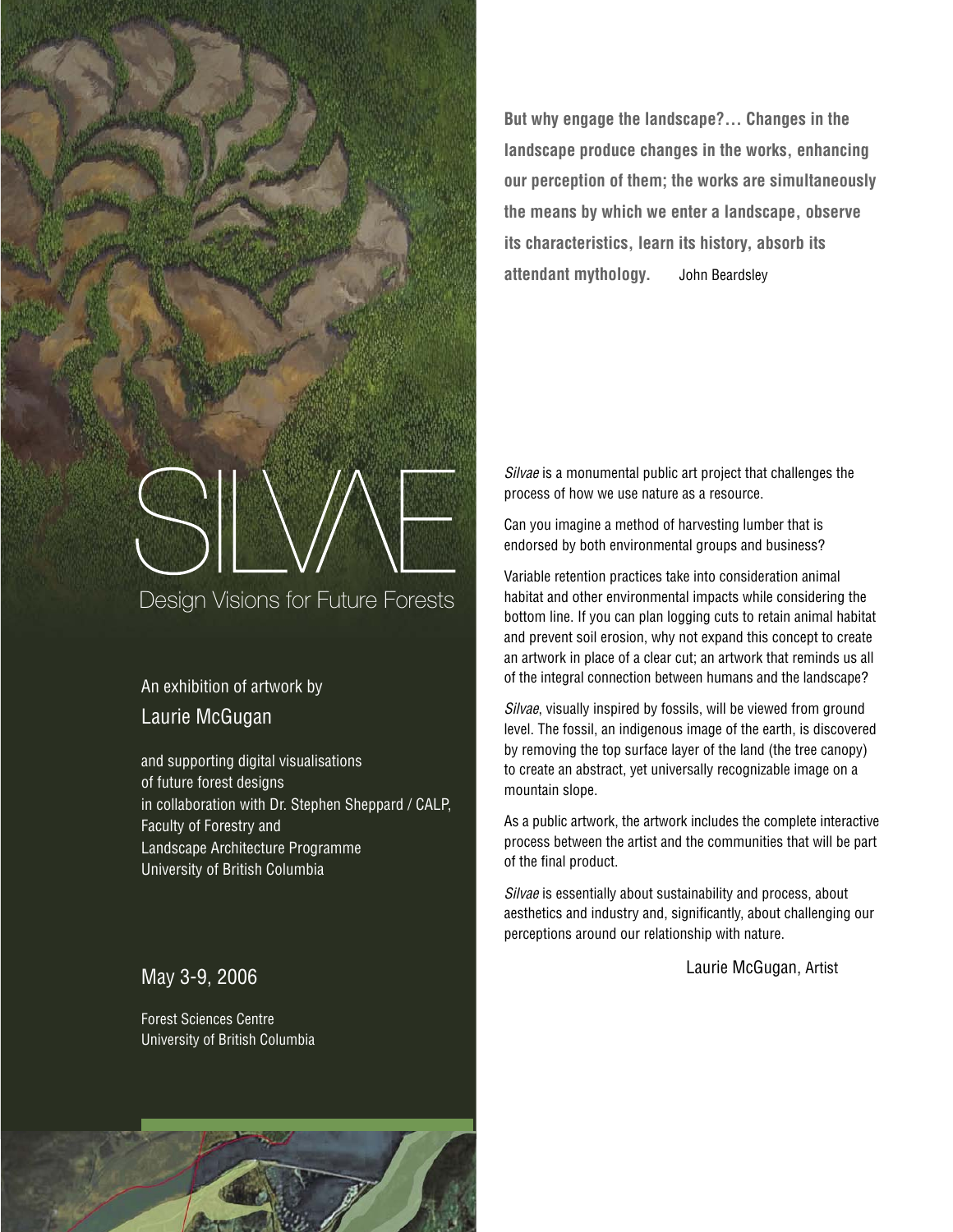## **Creative expression is rooted in our intuitive intellect.**

Recent experiences and distant memories are combined with sensory awareness to form the seed of creative growth. This intuitive aspect of art making often results in work that parallels art of other cultures past and present. Similarly, McGugan's Silvae is reminiscent of monumental, mysterious, ancient works, like the sacred hill Geogliphics of the Azapa Valley of Northern Chile. The Geogliphics are stone line images in the mountainous desert landscape of the Andes. They have been described as ancient memories passing on mythical visions of life and death. The images of both the Geogliphics and the proposed Silvae projects are viewed from valleys. The real and proposed images appear to touch the sky. The fossil images of Silvae evoke the idea of time before memory.

Silvae is paradoxical. On one hand a memorial to harvested trees: on the other hand it exists because trees are harvested. It is a monumental modern artwork connecting science and art yet it is also an ephemeral homage to nature. The fossil images of *Silvae* refer to prehistory, yet it is an image revealed by man and machine. The *Silvae* proposal depends on the commercial use of forests, yet its size and image forces us to think about our daily consumption of trees. The paradox is compelling. It demands that we own up to our use of living organisms, and demands that we become and continue to be more responsible and respectful of our shared world.

**Patricia Kozowyk**

Artist and Curator





## **This public art project symbolizes a new paradigm for**

sustainable forestry that is emerging on the west coast: the science, practice, and art of Variable Retention. Forestry is now becoming a sophisticated design process, integrating scientific knowledge, local expertise, and advanced planning tools. This makes possible the sensitive, precise, and creative use of new harvesting methods, which can emulate natural processes and respect social/cultural needs. The arbitrary square clearcut is becoming a thing of the past.

Various scientific disciplines now inform forest management, supported by constantly improving tools: ecological modelling (from the landscape level to the individual tree) can forecast how ecosystem productivity can be maintained long-term, or how biodiversity can be sustained over space and time; wind-modelling can tell foresters where the risks of windthrow call for redesign of harvesting plans; hydrological and slope stability monitoring help managers control the effects that changes in the forest may have on fish and community water supplies. Research in the social sciences – studying how people think and behave – at UBC and elsewhere has shown that urban, rural, and First Nation communities typically prefer forms of partial harvesting which retain residual trees, create organic patterns fitted carefully to the land, perpetuate traditional uses, and leave a softer footprint on the landscape.

Forest designers are now able to use advanced 3D computer modelling, animation, and visualisation tools to help them see what the future forest would look like and pinpoint appropriate designs for each unique site. With realistic landscape visualisations, every tree can be shown at the right scale, every design variation can be tested before it is implemented on the ground, the public can comment on what is proposed, and the logging crews can see what they are trying to achieve. Using various new harvesting practices, expert crews can extract individual trees or create complex openings with minimal disturbance if necessary, to bring the Variable Retention vision to reality, as called for by site conditions. This is not about hiding forestry, but about making forest stewardship visible: showcasing sophisticated new design methods now being used to create the future forest, then standing back to watch nature overlay its own changes on the forester's work.

> **Dr. Stephen Sheppard** Associate Professor, UBC